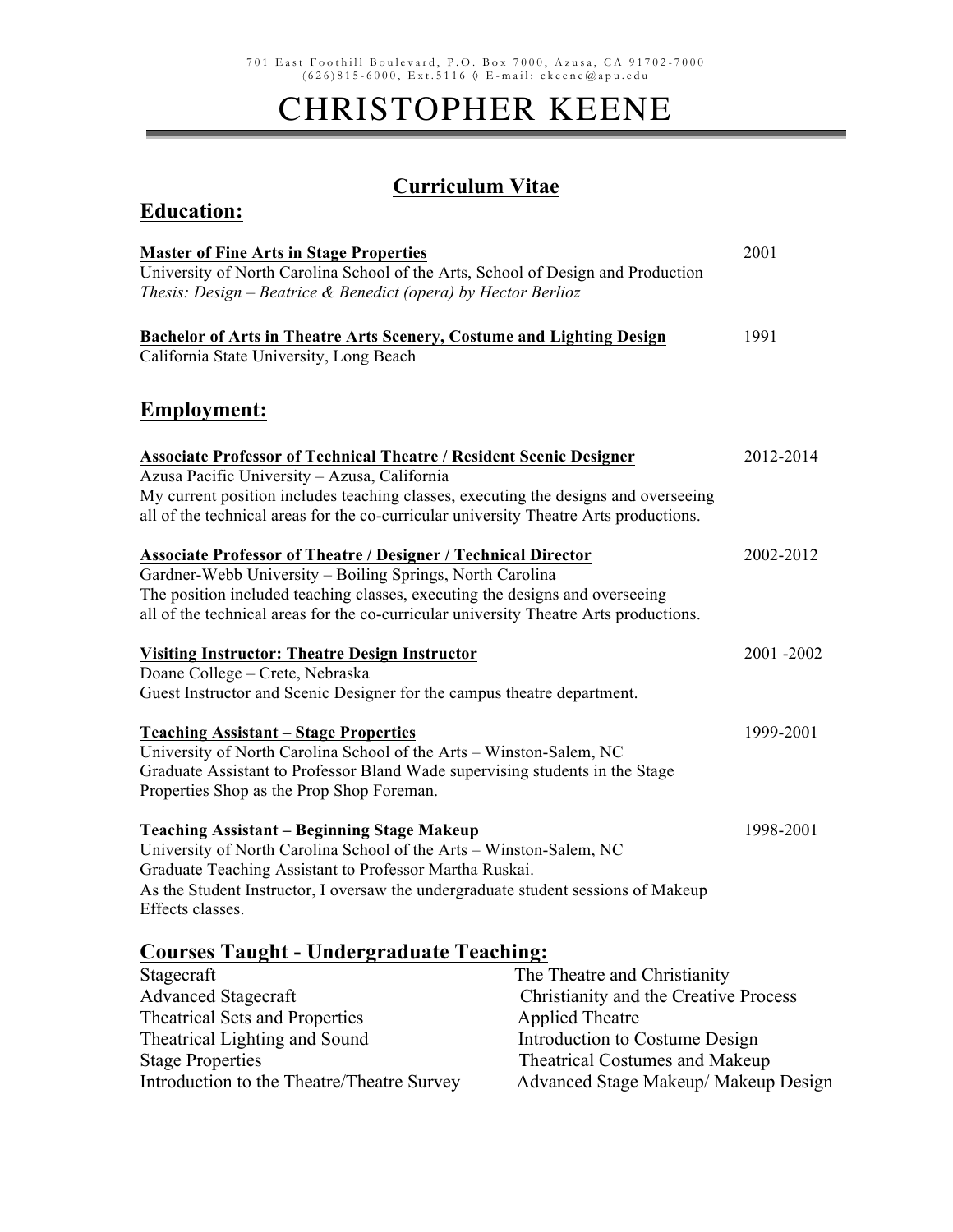### **Selected Production Work:**

| <b>Scenic Designer</b>          | Faustus                                                              | 2014 |
|---------------------------------|----------------------------------------------------------------------|------|
|                                 | Azusa Pacific University - Warehouse Theatre                         |      |
| <b>Scenic Designer</b>          | An Ideal Husband                                                     | 2013 |
|                                 | Azusa Pacific University - Warehouse Theatre                         |      |
| <b>Scenic Designer</b>          | Hello Dolly                                                          | 2013 |
|                                 | Azusa Pacific University - Warehouse Theatre                         |      |
| <b>Scenic Designer</b>          | Much Ado About Nothing                                               | 2012 |
|                                 | Azusa Pacific University - Warehouse Theatre                         |      |
| <b>Scenic Designer</b>          | The Seagull                                                          | 2012 |
|                                 | Azusa Pacific University - Warehouse Theatre                         |      |
| <b>Scenic Designer</b>          | Merrily We Roll Along                                                | 2012 |
|                                 | Azusa Pacific University - Warehouse Theatre                         |      |
| <b>Scenic Designer</b>          | <b>Burial At Thebes</b>                                              | 2012 |
|                                 | Gardner-Webb University - Millennium Playhouse                       | 2011 |
| <b>Scenic Designer</b>          | Is He Dead?                                                          |      |
|                                 | Gardner-Webb University - Dover Theatre                              | 2011 |
| <b>Scenic Designer</b>          | My Sweet Charlie                                                     |      |
|                                 | Gardner-Webb University - Millennium Playhouse                       |      |
| <b>Scenic Designer</b>          | Dirty Rotten Scoundrels                                              | 2011 |
|                                 | Gardner-Webb University - Dover Theatre                              |      |
| <b>Scenic Designer</b>          | <b>Three Sisters</b>                                                 | 2010 |
|                                 | Gardner-Webb University - Dover Theatre                              |      |
| <b>Production Designer</b>      | New Plays Festival 2010                                              | 2010 |
|                                 | Gardner-Webb University - Millennium Playhouse                       |      |
| <b>Production Designer</b>      | Big Brother 2014                                                     | 2010 |
|                                 | Gardner-Webb University - Dover Theatre                              |      |
| <b>Scenic Designer</b>          | Exit The King                                                        | 2010 |
|                                 | Gardner-Webb University - Millennium Playhouse                       |      |
| <b>Production Designer</b>      | Luminarium                                                           | 2009 |
|                                 | Gardner-Webb University - Dover Theatre                              |      |
| <b>Scenic Designer</b>          | Lil'Abner, the Musical                                               | 2009 |
|                                 | Gardner-Webb University - Dover Theatre<br>The Crucible              | 2008 |
| <b>Scenic/Sound Designer</b>    |                                                                      |      |
|                                 | Gardner-Webb University - Dover Theatre                              | 2008 |
| <b>Production Designer</b>      | The Five Step Plan<br>Gardner-Webb University - Millennium Playhouse |      |
| <b>Production Designer</b>      | The Bald Soprano / The Lesson                                        | 2008 |
|                                 | Gardner-Webb University - Millennium Playhouse                       |      |
|                                 | Gloria Dei                                                           |      |
| <b>Scenic Designer</b>          | Gardner-Webb University - Dover Theatre                              | 2008 |
|                                 |                                                                      | 2007 |
| <b>Production Designer</b>      | Martyr!                                                              |      |
|                                 | Gardner-Webb University - Dover Theatre                              |      |
|                                 |                                                                      | 2007 |
| <b>Scenic/Lighting Designer</b> | All in the Timing<br>Gardner-Webb University - Millennium Playhouse  |      |
|                                 |                                                                      |      |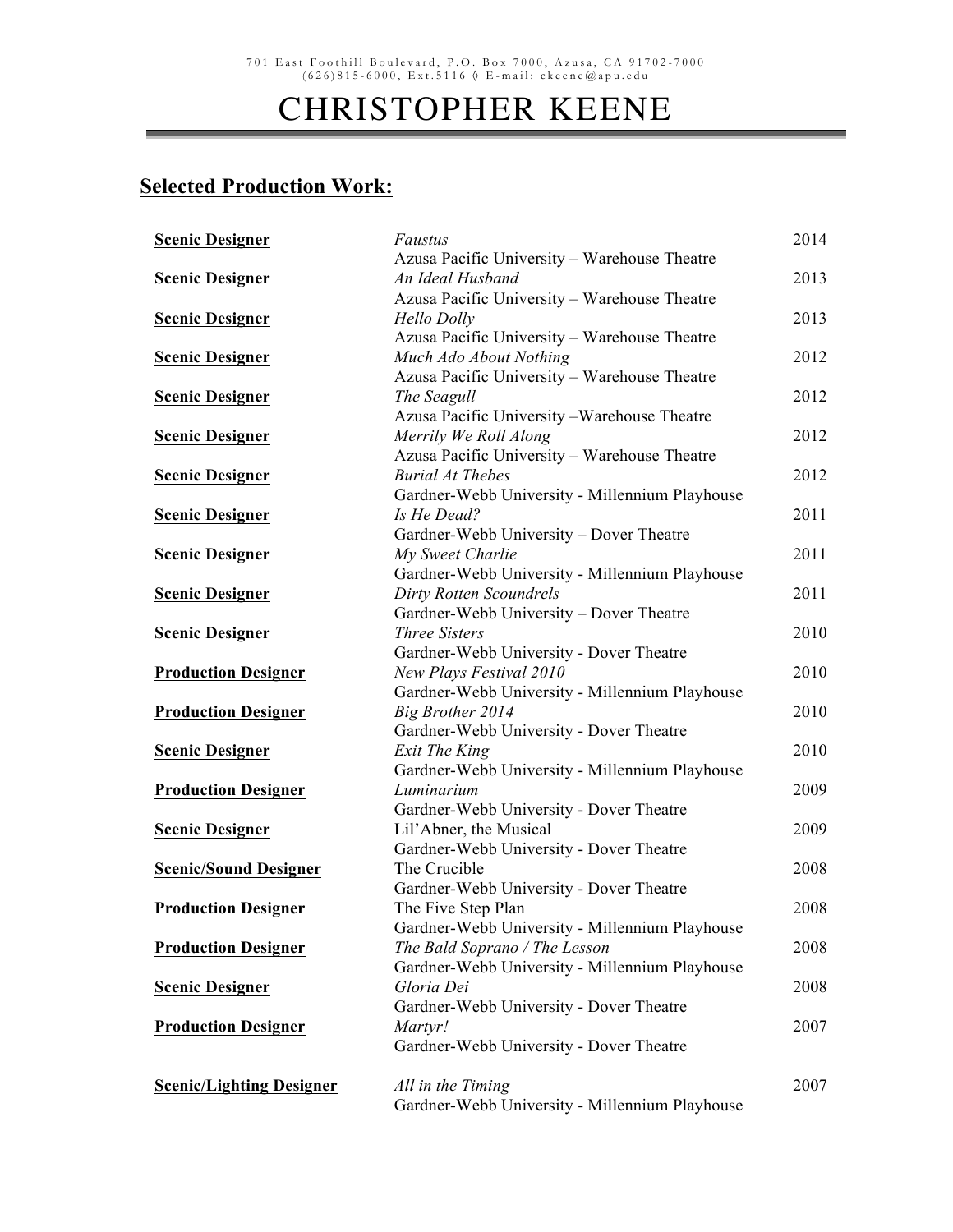| <b>Scenic Designer</b>          | Lear Reloaded                                                                                                                  | 2007      |
|---------------------------------|--------------------------------------------------------------------------------------------------------------------------------|-----------|
| <b>Scenic/Lighting Designer</b> | Gardner-Webb University - Dover Theatre<br>'night Mother / Laundry & Bourbon<br>Gardner-Webb University - Millennium Playhouse | 2006      |
| <b>Production Designer</b>      | <b>Waiting For Godot</b><br>Gardner-Webb University - Dover Theatre                                                            | 2006      |
| <b>Scenic Designer</b>          | New Plays Festival<br>Gardner-Webb University - Millennium Playhouse                                                           | 2006      |
| <b>Special Effects Makeup</b>   | <b>Easter Passion Play</b><br>Christ Church, Nashville, TN                                                                     | 2006      |
| <b>Technical Director</b>       | Baby, the Musical<br>Gardner-Webb University - Dover Theatre                                                                   | 2006      |
| <b>Scenic/Lighting Designer</b> | Purging Mary<br>Gardner-Webb University - Millennium Playhouse                                                                 | 2005      |
| <b>Scenic/Lighting Designer</b> | The Skin of Our Teeth<br>Gardner-Webb University - Dover Theatre                                                               | 2005      |
| <b>Scenic Designer</b>          | New Plays Festival<br>Gardner-Webb University - Millennium Playhouse                                                           | 2005      |
| <b>Scenic Designer</b>          | Medea<br>Gardner-Webb University - Dover Theatre                                                                               | 2005      |
| <b>Scenic/Lighting Designer</b> | A Mysterious Way<br>Gardner-Webb University - Millennium Playhouse                                                             | 2004      |
| <b>Scenic/Lighting Designer</b> | The House of Bernarda Alba<br>Gardner-Webb University - Dover Theatre                                                          | 2004      |
| <b>Special Effects Makeup</b>   | <b>Easter Passion Play</b><br>Christ Church, Nashville, TN                                                                     | 1995-2004 |
| <b>Scenic Designer</b>          | New Plays Festival<br>Gardner-Webb University - Millennium Playhouse                                                           | 2002      |
| <b>Scenic/Lighting Designer</b> | Misalliance<br>Gardner-Webb University - Dover Theatre                                                                         | 2004      |
| <b>Production Designer</b>      | Dogfall<br>Gardner-Webb University - Millennium Playhouse                                                                      | 2003      |
| <b>Production Designer</b>      | The Adding Machine<br>Gardner-Webb University - Millennium Playhouse                                                           | 2003      |
| <b>Scenic Designer</b>          | New Plays Festival<br>Gardner-Webb University - Millennium Playhouse                                                           | 2003      |
| <b>Scenic/Lighting Designer</b> | Children Of A Lesser God<br>Gardner-Webb University Dover Theatre                                                              | 2003      |
| <b>Scenic Designer</b>          | Search For Signs of Intelligent Life in the Universe<br>Gardner-Webb University - Millennium Playhouse                         | 2002      |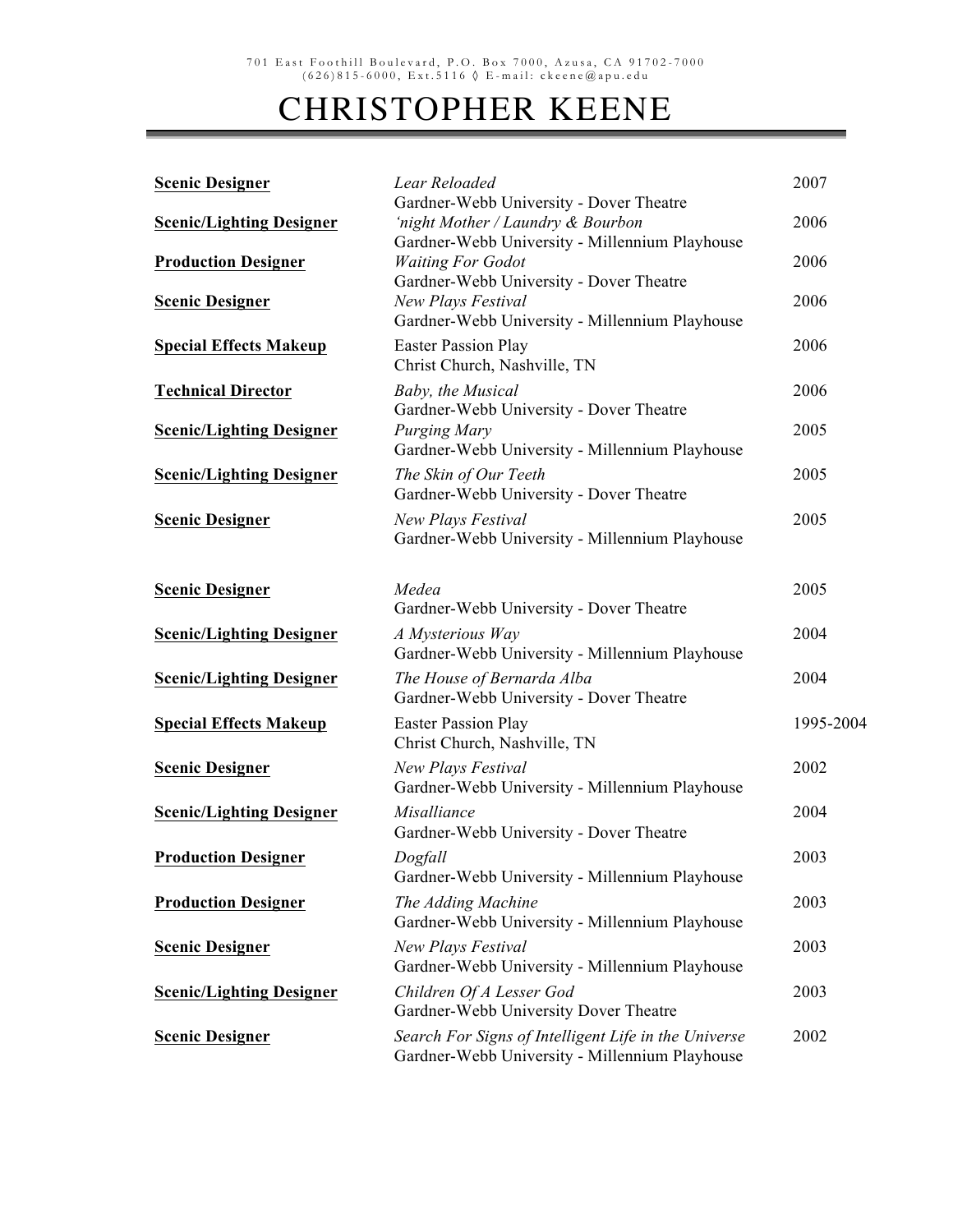| <b>Scenic Designer</b>               | Charley's Aunt<br>Gardner-Webb University - Dover Theatre                                                                   | 2002    |
|--------------------------------------|-----------------------------------------------------------------------------------------------------------------------------|---------|
| <b>Scenic Designer</b>               | The Hobbit<br>Doane College - Heckman Auditorium                                                                            | 2002    |
| <b>Scenic Designer</b>               | The Last Flapper<br>Doane College - Heckman Auditorium                                                                      | 2002    |
| <b>Technical Director</b>            | The Odd Couple<br>Doane College - Heckman Auditorium                                                                        | 2002    |
| <b>Property Master</b>               | <b>Beatrice and Benedict</b>                                                                                                | 2001    |
| <b>Property Master</b>               | North Carolina School of the Arts - Steven's Center<br>Richard III<br>North Carolina School of the Arts - Performance Place | 2000    |
| <b>Property Master</b>               | Eugene Onégin<br>North Carolina School of the Arts - Steven's Center                                                        | 2000    |
| <b>Crafts Artisan</b>                | Henry IV, Part One<br>North Carolina Shakespeare Festival                                                                   | 1999    |
| <b>Special Effects Makeup</b>        | <b>Bad Blood</b><br>North Carolina School of the Arts - Student Film                                                        | 1998    |
| <b>Property Master</b>               | Antigone<br>Tennessee Shakespeare Festival                                                                                  | 1998    |
| <b>Mask Maker/Costume</b><br>Artisan | <b>MacBeth</b><br>Tennessee Repertory Theatre                                                                               | 1998    |
| <b>Mechanical Props</b>              | Christmas Carol<br>Tennessee Repertory Theatre                                                                              | 1996-97 |
| Makeup & Costume Design              | Howl-o-ween<br>Opryland, USA Theme Park                                                                                     | 1995-97 |
| <b>Special Effects Makeup</b>        | Easter Spectacular<br>Christ Church, Nashville, TN                                                                          | 1995-97 |
| <b>Mask Construction</b>             | Equus<br>Montgomery Bell Academy, Nashville, TN                                                                             | 1995    |
| <b>Key Sculptor/Mold Maker</b>       | Six Flags Magic Mountain<br>Fright Factory, Carson, CA                                                                      | 1993    |
| <b>Special Effects Makeup</b>        | Halloween Haunt<br>Knott's Berry Farm, Buena Park, CA                                                                       | 1991-94 |
| Prop display/set-up                  | Allright: Janet Jackson<br>Music Plus / Show Industries, Inc., Los Angeles, CA                                              | 1990    |
| <b>Property Master</b>               | Le Bourgeois Gentlehomme<br>CA State Long Beach - Studio Theatre                                                            | 1988    |
| <b>Special Effects Makeup</b>        | The Trial and the Crucifixion<br>Sanctuary South Bay, Redondo Beach, CA                                                     | 1988-93 |
| <b>Property Master</b>               | Noises Off<br>CA State Long Beach - University Theatre                                                                      | 1987    |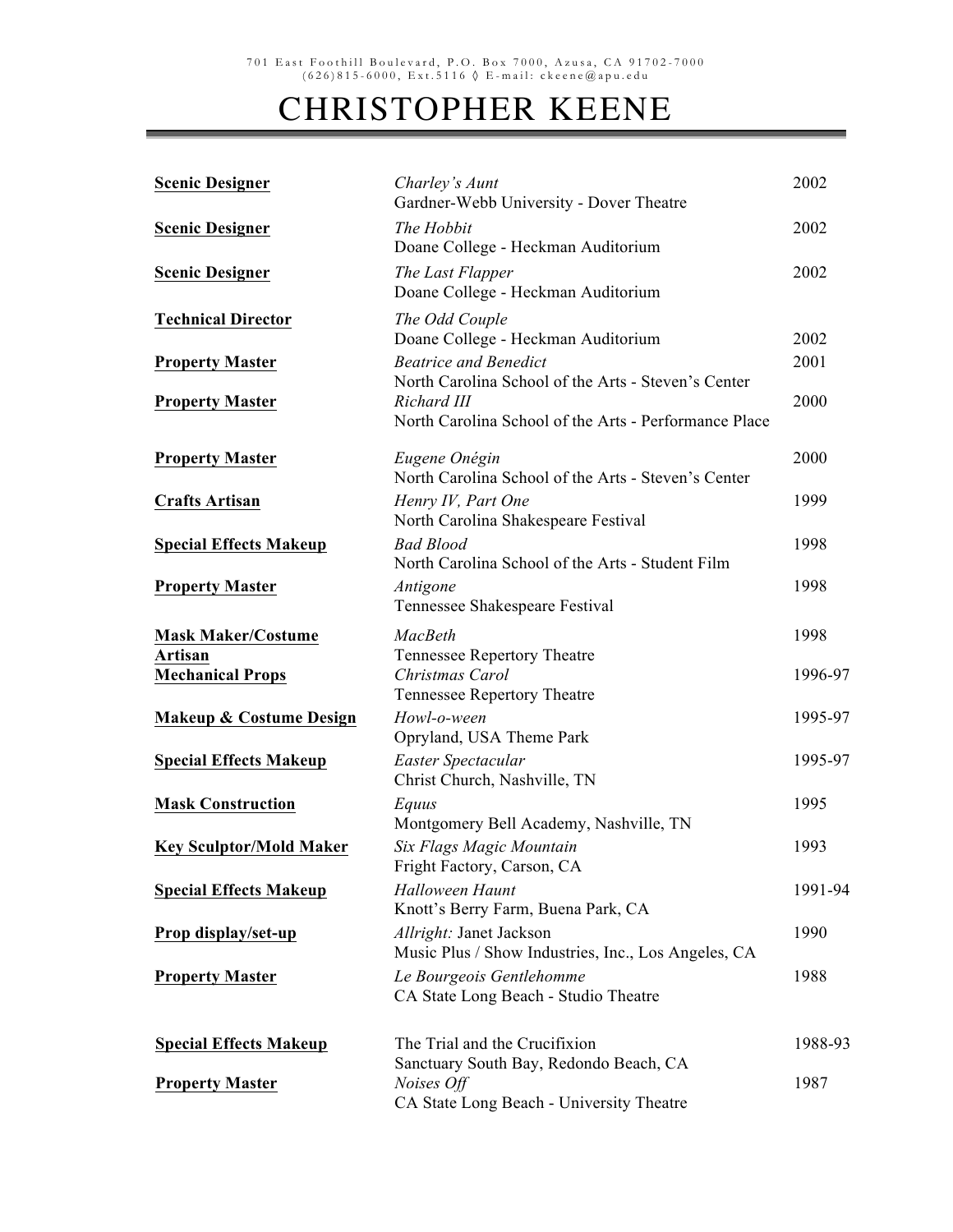| <b>Makeup Artist</b>           | Never Too Young To Die - Feature Film<br>Film People Productions   | 1986    |
|--------------------------------|--------------------------------------------------------------------|---------|
| <b>Makeup Design</b>           | The Genius                                                         | 1986    |
|                                | CA State Long Beach - Studio Theatre                               |         |
| <b>Special Effects Makeup</b>  | Road to Nowhere: Talking Heads                                     | 1985    |
|                                | David Byrne, Steven Johnson, Warner Bros                           |         |
| <b>Scenic Designer</b>         | Charley's Aunt                                                     | 2002    |
|                                | Gardner-Webb University - Dover Theatre                            |         |
| <b>Scenic Designer</b>         | The Hobbit                                                         | 2002    |
|                                | Doane College - Heckman Auditorium                                 |         |
| <b>Scenic Designer</b>         | The Last Flapper                                                   | 2002    |
|                                | Doane College - Heckman Auditorium                                 |         |
| <b>Technical Director</b>      | The Odd Couple                                                     | 2002    |
|                                | Doane College - Heckman Auditorium                                 |         |
|                                |                                                                    |         |
| <b>Properties Master</b>       | <b>Beatrice and Benedict</b>                                       | 2001    |
|                                | North Carolina School of the Arts - Steven's Center<br>Richard III | 2000    |
| <b>Properties Master</b>       | North Carolina School of the Arts - Performance Place              |         |
|                                |                                                                    |         |
| <b>Properties Master</b>       | Eugene Onégin                                                      | 2000    |
|                                | North Carolina School of the Arts - Steven's Center                |         |
| <b>Crafts Artisan</b>          | Henry IV, Part One                                                 | 1999    |
|                                | North Carolina Shakespeare Festival                                |         |
| <b>Special Effects Makeup</b>  | <b>Bad Blood</b>                                                   | 1998    |
|                                | North Carolina School of the Arts - Student Film                   |         |
| <b>Properties Master</b>       | Antigone                                                           | 1998    |
|                                | Tennessee Shakespeare Festival                                     |         |
| <b>Mask Maker/Costume</b>      | <b>MacBeth</b>                                                     | 1998    |
| <b>Artisan</b>                 | Tennessee Repertory Theatre                                        |         |
| <b>Mechanical Props</b>        | Christmas Carol                                                    | 1996-97 |
|                                | Tennessee Repertory Theatre                                        |         |
| Makeup & Costume Design        | Howl-o-ween                                                        | 1995-97 |
|                                | Opryland, USA Theme Park                                           |         |
|                                |                                                                    |         |
| <b>Special Effects Makeup</b>  | Easter Spectacular                                                 | 1995-97 |
|                                | Christ Church, Nashville, TN                                       |         |
|                                |                                                                    |         |
| <b>Mask Construction</b>       | Equus                                                              | 1995    |
|                                | Montgomery Bell Academy, Nashville, TN                             |         |
| <b>Key Sculptor/Mold Maker</b> | Six Flags Magic Mountain                                           | 1993    |
|                                | Fright Factory, Carson, CA                                         |         |
|                                |                                                                    |         |
| <b>Special Effects Makeup</b>  | Halloween Haunt                                                    | 1991-94 |
|                                | Knott's Berry Farm, Buena Park, CA                                 |         |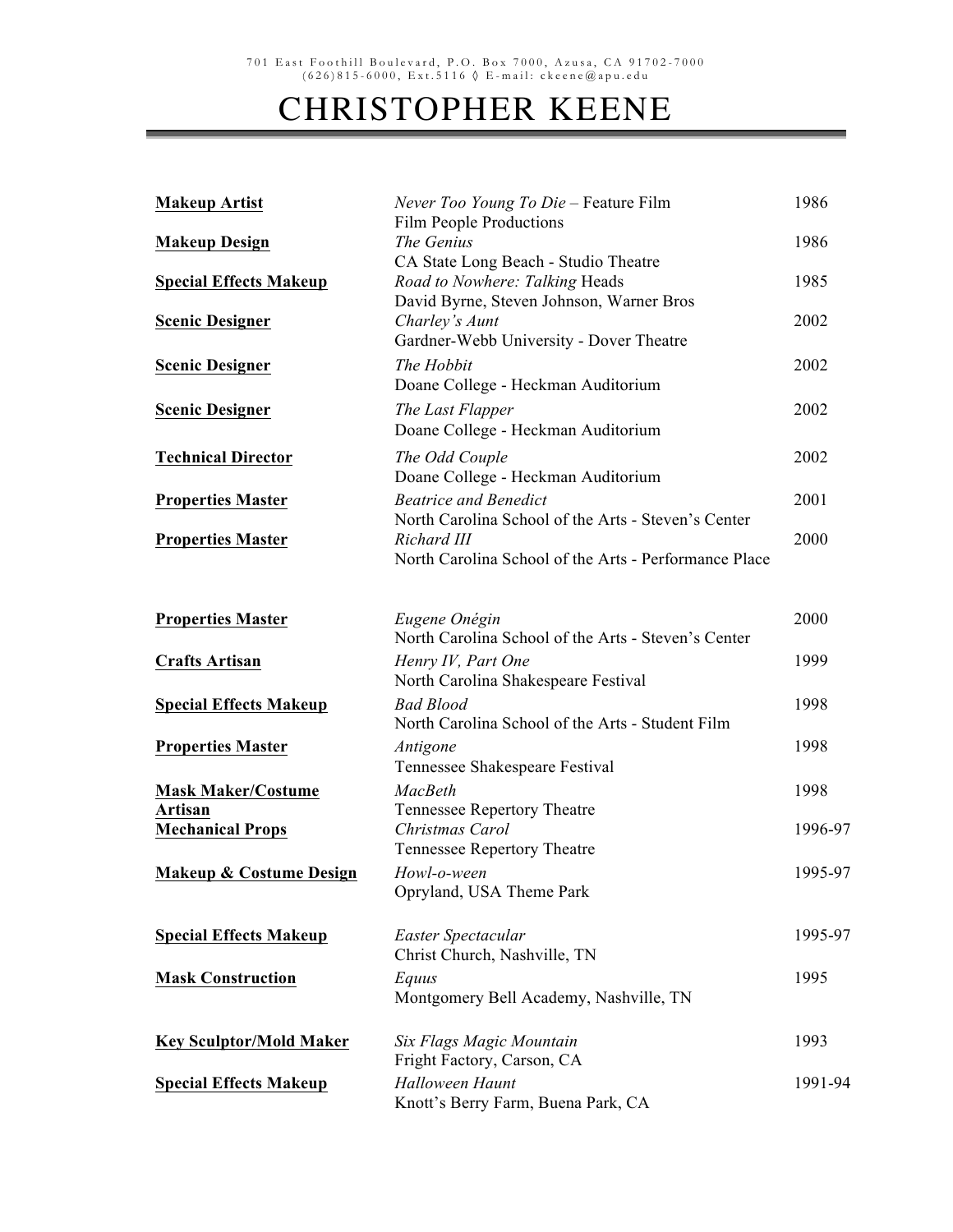| Prop display/set-up           | Allright: Janet Jackson                                                                                         | 1990      |
|-------------------------------|-----------------------------------------------------------------------------------------------------------------|-----------|
| <b>Properties Master</b>      | Music Plus / Show Industries, Inc., Los Angeles, CA<br>Le Bourgeois Gentlehomme                                 | 1988      |
| <b>Special Effects Makeup</b> | CA State Long Beach - Studio Theatre<br>The Trial and the Crucifixion<br>Sanctuary South Bay, Redondo Beach, CA | 1988-1993 |
| <b>Makeup Design</b>          | The Sorceress<br>Cerritos College                                                                               | 1988      |
| <b>Makeup Design</b>          | 13 Rue de L'amour<br>Long Beach City College                                                                    | 1988      |
| <b>Makeup Artist</b>          | Deadwood Dick<br>Long Beach City College                                                                        | 1988      |
| <b>Makeup Design</b>          | My Jewish Vampire<br><b>Ebell Theater</b>                                                                       | 1987      |
| <b>Makeup Design</b>          | Camino Real<br>CA State Long Beach - Studio Theatre                                                             | 1987      |
| <b>Properties Design</b>      | Noises Off<br>CA State Long Beach - University Theatre                                                          | 1987      |
| <b>Makeup Artist</b>          | Never Too Young To Die - Feature Film<br>Film People Productions                                                | 1986      |
| <b>Makeup Design</b>          | The Genius<br>CA State Long Beach - Studio Theatre                                                              | 1986      |
| <b>Special Effects Makeup</b> | Gratitude: Danny Elfman - Music Video<br>So-Lo album, Oingo Boingo, MCA                                         | 1985      |
| <b>Properties Master</b>      | <b>Summer and Smoke</b><br>CA State Long Beach - University Theatre                                             | 1985      |
| <b>Makeup Design</b>          | Electra<br>CA State Long Beach - Studio Theatre                                                                 | 1985      |
| <b>Prop Construction/Crew</b> | Madwoman of Chaillot<br>CA State Long Beach - University Theatre                                                | 1985      |
| <b>Special Effects Makeup</b> | Road to Nowhere: Talking Heads - Music Video<br>David Byrne, Steven Johnson, Warner Bros                        | 1985      |
| <b>Stage Manager</b>          | David & Lisa<br>El Camino College - Little Theatre                                                              | 1984      |
| <b>Prop Construction/Crew</b> | Oklahoma<br>El Camino College - Marsee Auditorium                                                               | 1984      |
| <b>Prop Construction/Crew</b> | Fiddler on the Roof<br>El Camino College - Marsee Auditorium                                                    | 1984      |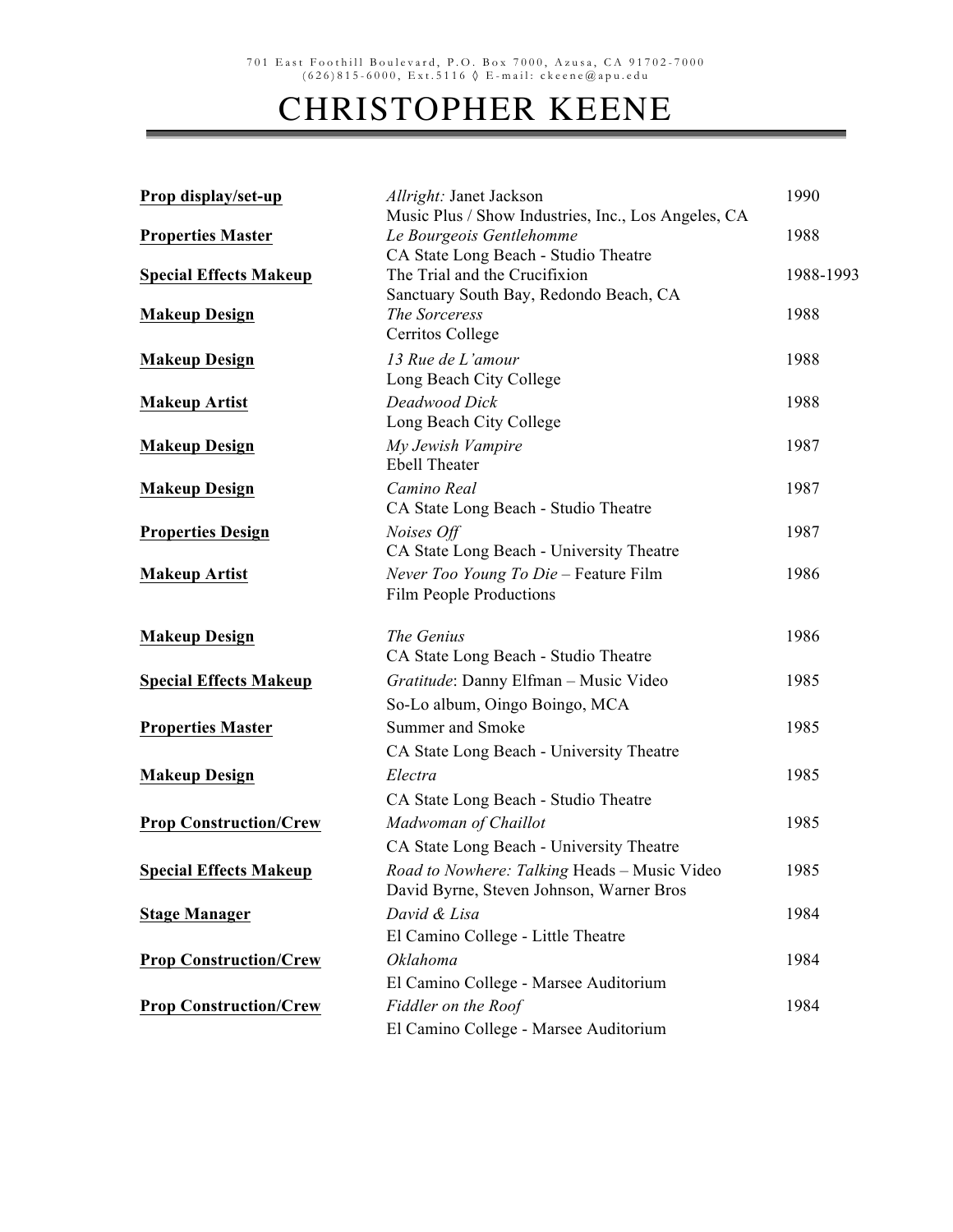### **Special Skills**

Sculpting & Mold Making; Oxy Acetylene, Arc & MIG Welding; Furniture Restoration; Scene Painting; Computer Skills: iPhoto, iMovie, MS Powerpoint, AutoCAD, Vectorworks 12, Adobe Photoshop 7, iTunes, iPhoto, Keynote, MS Word

### **Memberships / Affiliations**

United States Institute for Theatre Technology - USITT I.A.T.S.E., Local Union # 635 Christians In Theatre Arts – C.I.T.A. Metrolina Theatre Association Board of Directors - Greater Shelby Community Theatre

### **Committees / Campus Organizations**

Educational Policies and Standards Committee - Gardner-Webb University – 2009-2010 Opera Faculty Search Committee - Gardner-Webb University - 2010 Capital Campaign Planning Committee - Gardner-Webb University - 2010 Curriculum Committee – Gardner-Webb University - 2005-2007 Student Life Committee – Gardner-Webb University - 2006-2007 Life of the Scholar Committee (LOTS) 2003-2006 Alumni Relations Planning Committee – Gardner-Webb University - 2002-2007 Webb Spinners - Faculty Sponsor – Campus Theatre Club - 2002-2010 Alpha Psi Omega (ΑΨΩ) cast ΧΡ – Theatre Honors fraternity - Faculty Sponsor GWU chapter - 2004-2010

### **Awards and Honors**

**Award for Meritorious Achievement – Set Design: The Seagull Christopher Keene –** Azusa Pacific University Region VIII – Festival XLVI 2014 – Kennedy Center American College Theater Festival

#### **Award for Outstanding Set Design: Christopher Keene for** *The Crucible* – Gardner-Webb University

College/University Category 2008-2009 – Metrolina Theatre Association

**Award for Outstanding Production: Christopher Keene for** *The Crucible* – Gardner-Webb University College/University Category 2008-2009 – Metrolina Theatre Association

**Award for Outstanding Set Design: Christopher Keene for** *Waiting For Godot* – Gardner-Webb University College/University Category 2006-2007 – Metrolina Theatre Association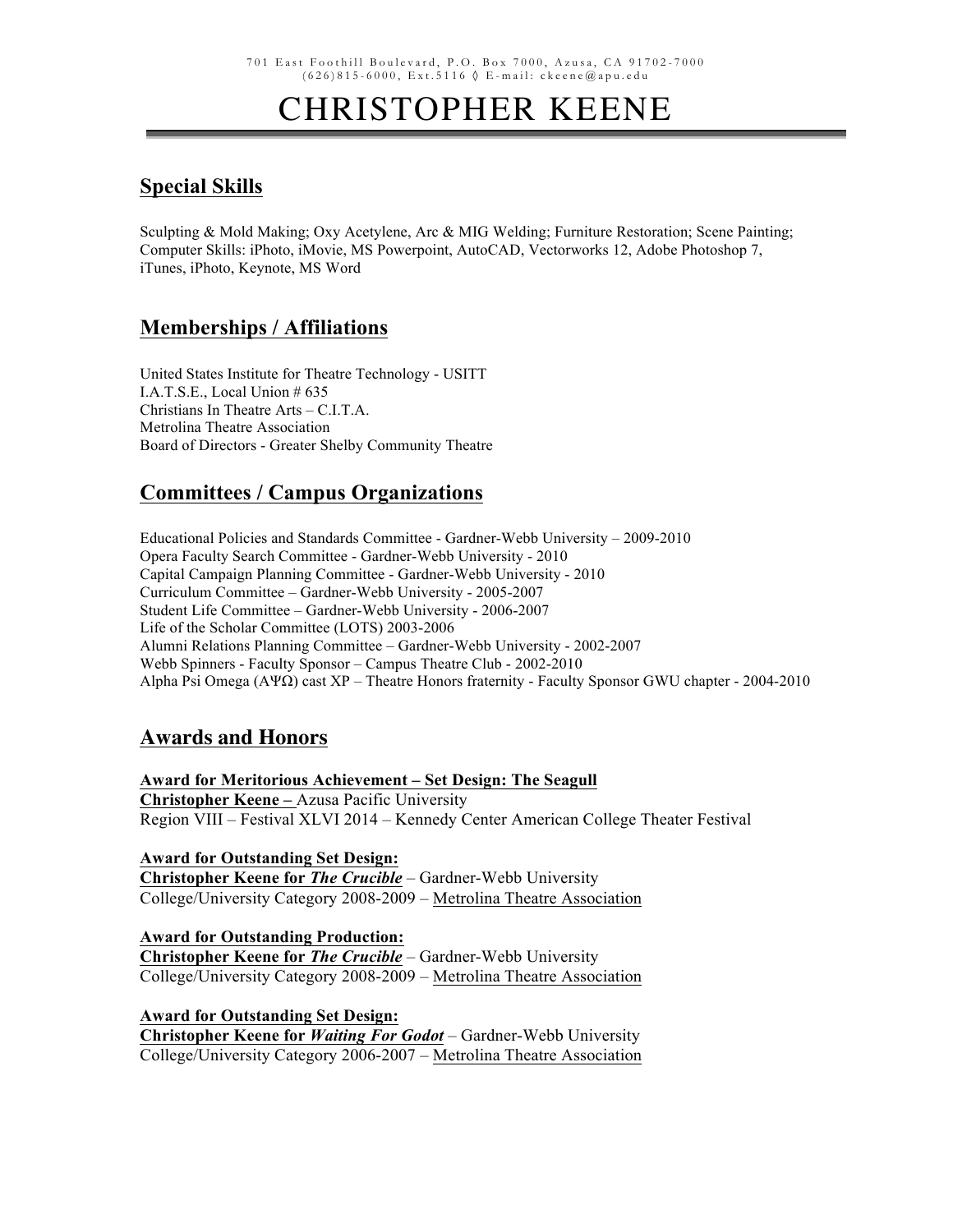#### **Award for Outstanding Sound Design:**

**Christopher Keene for** *Waiting For Godot* – Gardner-Webb University College/University Category 2006-2007 – Metrolina Theatre Association

**Nominations for Outstanding Set Design:**

**Christopher Keene for** *Burial At Thebes* – Gardner-Webb University College/University Category 2011-2012 – Metrolina Theatre Association

**Christopher Keene for** *Is He Dead?* – Gardner-Webb University College/University Category 2011-2012 – Metrolina Theatre Association

**Nomination for Outstanding Prop Design:**

**Christopher Keene for** *Dirty Rotten Scoundrels* – Gardner-Webb University College/University Category 2010-2011 – Metrolina Theatre Association

**Nominations for Outstanding Set Design:**

**Christopher Keene for** *Three Sisters* – Gardner-Webb University College/University Category 2010-2011 – Metrolina Theatre Association

**Christopher Keene for** *Lil' Abner* – Gardner-Webb University College/University Category 2008-2009 – Metrolina Theatre Association

**Christopher Keene for** *Martyr!* – Gardner-Webb University College/University Category 2007-2008 – Metrolina Theatre Association

**Christopher Keene for** *Purging Mary* – Gardner-Webb University College/University Category 2005-2006 – Metrolina Theatre Association

**Christopher Keene for** *The House of Bernarda Alba* - Gardner-Webb University College/University Category 2004-2005 – Metrolina Theatre Association

### **Publications**

**Article/Production Design/ Photo Credit:** *The Case For Live Movies* by Kirby Malone and Gail Scott White – **American Theatre Magazine**, Theatre Communications Group – Vol. 26, N. 1 - January 2009

**Production Design/ Photo Credit:** *Lear Reloaded – A Deconstruction Based on the Text of Shakespeare's King Lear* by Scot Lahaie – Lulu Press Publications - 2007

*Martyr!* **– Design Research Display** - Faculty Reception – Gardner-Webb - November 2007

**Scenic Design Display (Set Models & Production Photographs)** – Faculty Art Show exhibit – Gardner-Webb University – November 2007

**Cover photo credit / Set Design:** *DOGFALL: A Play* **by Scot Lahaie** Southern Theatre Magazine - Fall 2005.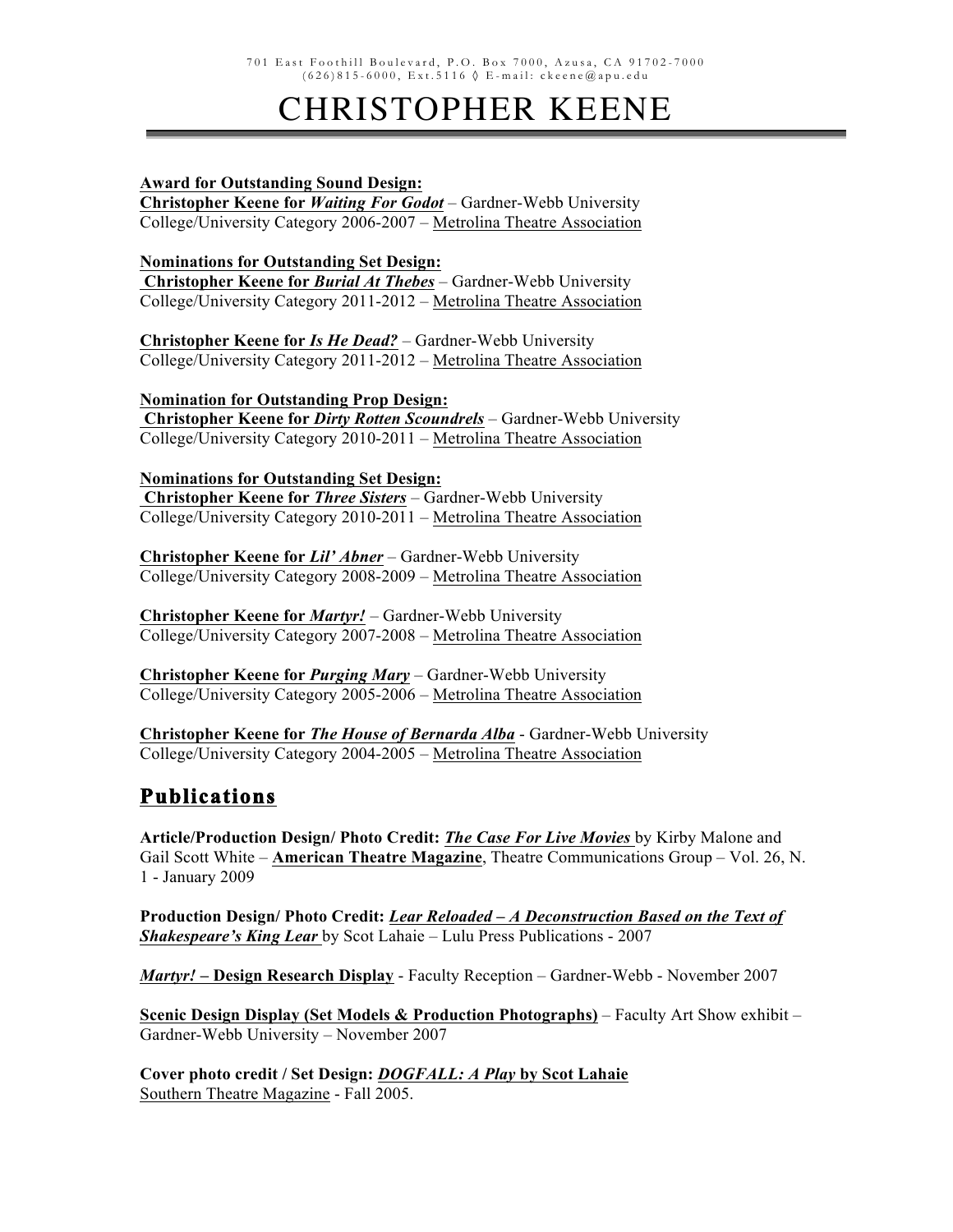### *Conference Presentations:*

#### **Pursuing Faustus – Adaptation, Design and Process**

An exploration of how theater moves from "source text" through adaptation, to conceptualization of design and production. How do colleagues "tell the truth in love" in pursuit of the goal of production?

Rachel Tracie, Ph.D., Department of Theater Arts; Christopher Keene, MFA, Department of Theater Arts – *Common Day of Learning*, Azusa Pacific University – March 4, 2014

**Creative Gizmology and Your Period Handprops:** Stage Properties: How to approach the construction of period hand-props; techniques in research, scaling, engineering and construction. Chair: Tom Fiocchi (Props Technology Specialist – Ohio University **/** Presenter: Christopher Keene (Associate Professor of Theatre – Gardner-Webb University) *United States Institute for Theatre Technology (USITT) Conference -* March 31-April 3, 2011 - Convention and Entertainment Center, Charlotte, NC

*Comic Book Heroes in Film* – Christopher Keene (Associate Professor of Theatre – Gardner-Webb University) 8th Annual *Charlotte Mason Education Conference* - June 10-12, 2011 - Gardner-Webb University, Boiling Springs, NC

*Scientifiction: Storytelling in the Realm of Imagination* – Christopher Keene (Associate Professor of Theatre – Gardner-Webb University) 7<sup>th</sup> Annual *Charlotte Mason Education Conference* - June 10-12, 2010 - Gardner-Webb University, Boiling Springs, NC

*Poli-Sci-Fi: Political Messages in Science Fiction Films* **-** Christopher Keene (Associate Professor of Theatre – Gardner-Webb University) 7<sup>th</sup> Annual *Charlotte Mason Education Conference* - June 10-12, 2010 - Gardner-Webb University, Boiling Springs, NC

**Design on a Budget – Part 1** Christopher Keene (Associate Professor of Theatre, Gardner-Webb University) *Christians In Theatre Arts* - 19<sup>th</sup> Annual Conference – 2009: Downtown Orlando, Florida – June 18-20, 2009

**Design on a Budget – Part II** Christopher Keene (Associate Professor of Theatre, Gardner-Webb University) *Christians In Theatre Arts* - 19<sup>th</sup> Annual Conference – 2009: Downtown Orlando, Florida – June 18-20, 2009

**Technical Solutions for Staging Passion Plays -** Christopher Keene (Associate Professor of Theatre, Gardner-Webb University) *Christians In Theatre Arts* - 19<sup>th</sup> Annual Conference – 2009: Downtown Orlando, Florida – June 18-20, 2009

*Leaf by Neagle* - Christopher Keene (Assistant Professor of Theatre – Gardner-Webb University) – Book Discussion - 5th Annual *Charlotte Mason Education Conference* – June 10- 13, 2009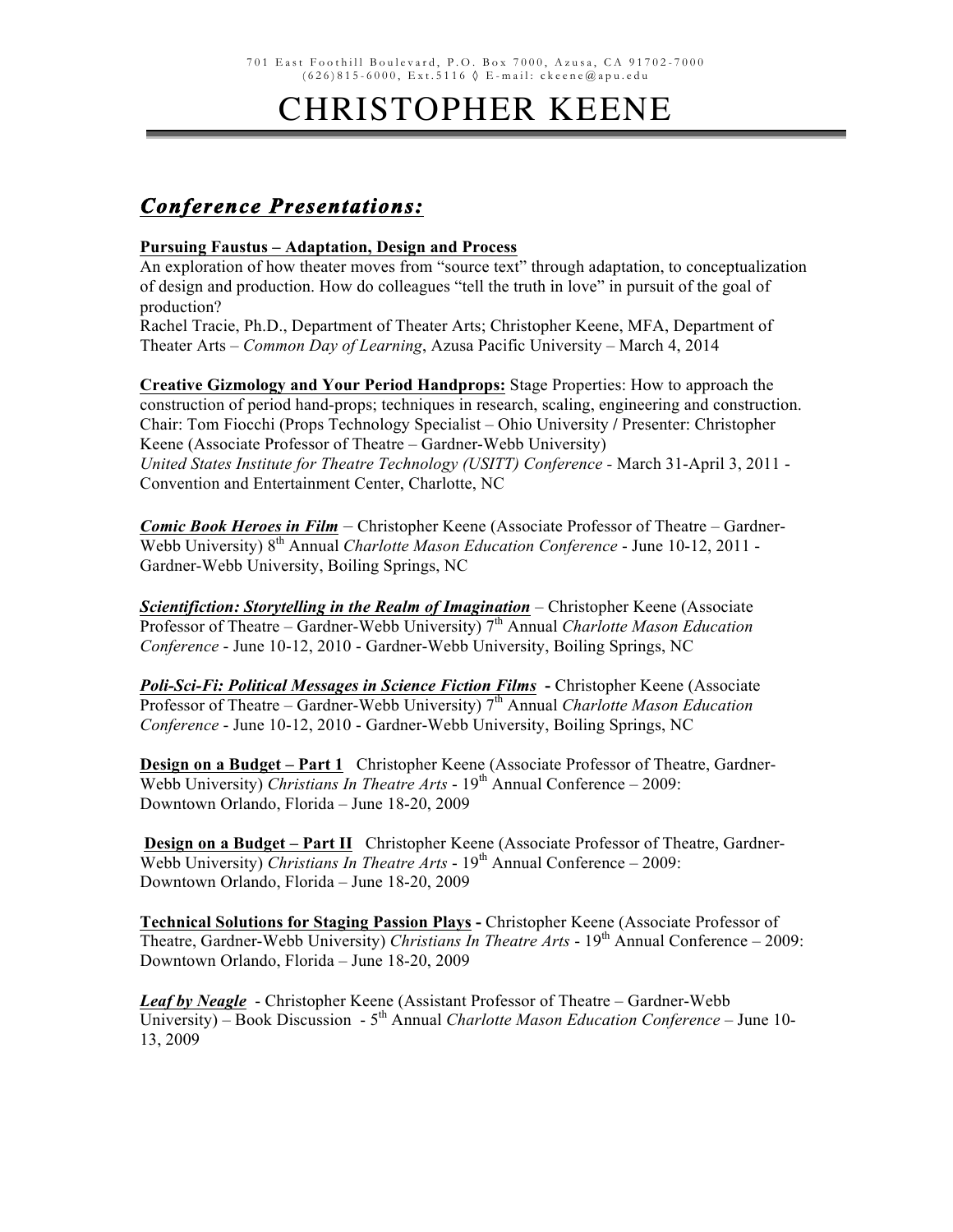*Characters In Tolkien* - Christopher Keene (Assistant Professor of Theatre – Gardner-Webb University) A discussion of plot and characters from J.R.R. Tolkien's book, *The Lord of the Rings*. - 5th Annual *Charlotte Mason Education Conference* – June 10-13, 2009

**"Martyr!" – Design Research Display** - Faculty Reception – Gardner-Webb University - November 2007

**Scenic Design Display (Set Models & Production Photographs)** – Faculty Art Show exhibit – Gardner-Webb University – November 2007

**"Special Effects Makeup For Passion Plays**" – Christ Church's Music & Worship Conference, Christ Church, Nashville, TN - July 2005

"**Fall Forum: The History of the American abortion Debate: Where to from here?"** – (Life of the Scholar program) – Interdisciplinary Discussion Group Leader - Gardner-Webb University - November 2005

**"Spring Symposium: Interdisciplinary Perspectives on the Medea Myth"** – (Life of the Scholar program) Literature, History and Drama Panel Presentation – *The Anatomy of a Design: Creating the World of Medea.* Gardner-Webb University – March 2005

**"Fall Forum: Christian Perspectives on the Right to Die"** –(Life of the Scholar program) – Discussion Facilitator – Gardner-Webb University – November 2003

**"The Hobbit" - Design Display** - Mind Expo 2002 – Doane College - April, 2002

**"Vampires, Zombies & Ghouls: The Faces of Halloween"** - Hansen Leadership Program Doane College - October, 2001

**"Artificial Foods for the Stage"** - Prop Demonstration – Design & Production North Carolina School of the Arts - February, 2001

**"High Tech Prosthetic Techniques for Practical Makeup"** - U.S.I.T.T. Conference – Anaheim, CA - March, 1988

### **Ministry Experience**

**Guest Instructor:** "Galatians: A Study of Grace" - School of Biblical Studies Christ Covenant Church – Shelby, NC - June 2004

**Guest Instructor**: Discipleship 101 Class - School of Biblical Studies Christ Covenant Church – Shelby, NC – April 2004

**Guest Speaker:** "Christianity vs. New Age: Worldviews in Hollywood Films" - School of Biblical Studies - Christ Covenant Church – Shelby, NC - March 2003